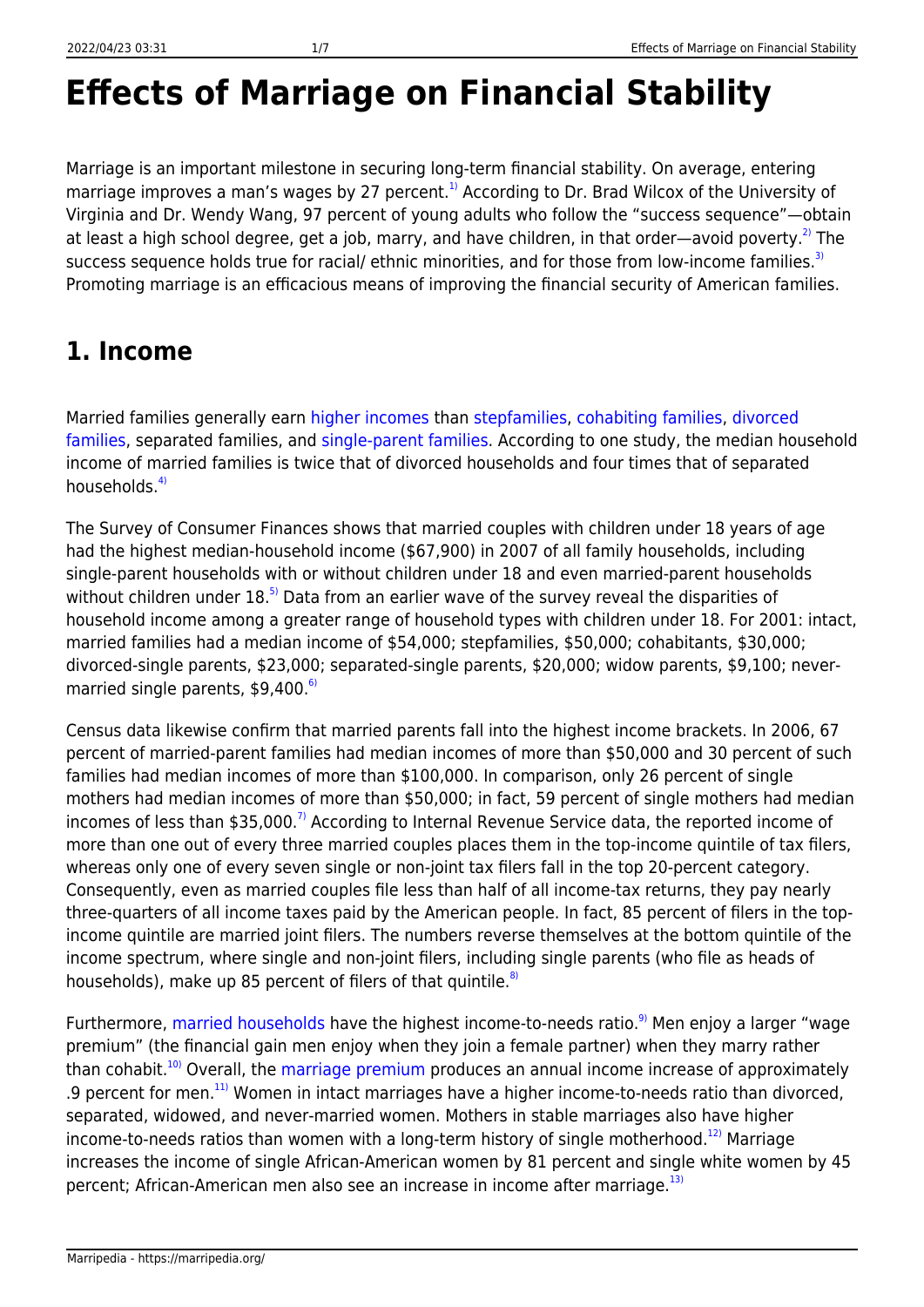# **2. Net Worth**

A family's net worth is the value of all its assets minus any liabilities it holds. Married households tend to have the [largest net worth,](https://marripedia.org/effects_of_family_structure_on_income) but the difference is due to more than the mere presence of two adults in the household. Data on asset formation show very significant differences in the economic strength of the married family compared to [divorced](https://marripedia.org/effects.of.divorce.on.financial.stability), [cohabiting,](https://marripedia.org/effects.of.cohabitation.on.financial.stability) and [always-single parent families](https://marripedia.org/effects.of.single.parents.on.financial.stability). RAND Corporation economist James P. Smith studied the assets of married couples in their fifties and found that, according to data from the 1984, 1989, and 1994 waves of the Panel Study of Income Dynamics, the median value of the assets owned by married families was \$132,200. The medians among other family structures were significantly lower: \$35,000 among never-married households, \$33,670 among divorced households, and  $$7,600$  among separated households.<sup>[14\)](#page--1-0)</sup>

Our own analysis of the Federal Reserve Board's Survey of Consumer Finance (2007) shows a similar trend but with a more detailed break-out of wealth by family type. This is summarized in in the chart below.



Earlier analyses are in line with the findings shown in the above chart, which is of households with children. Other researchers found that the median net worth of married households is three times greater than the median net worth of widows, four times greater than that of divorced and never-married individuals, and over 16 times greater than that of separated individuals.<sup>[15\)](#page--1-0)</sup> Non-married men have 63 percent less net worth than married men, on average. $^{16}$ 

Married couples generally save more,<sup>[17\)](#page--1-0)</sup> have higher net worth,<sup>[18\)](#page--1-0)</sup> and enjoy greater net worth growth from year to year.<sup>[19\)](#page--1-0)</sup> Married households have net worth growth rates ranging from \$3,000 to \$17,000 per annum more than all other households.<sup>[20\)](#page--1-0)</sup> Black married couples benefit more economically from marriage than whites do. $^{21}$ 

A similar pattern holds even in much poorer nations: For example, in Guatemala, married households had 29 percent higher indexed wealth, and single mothers were the least likely to own a house or have any form of savings. Divorced and separated households fared slightly better than single-mother households. Married-couple households were the most likely of all family structures to own a house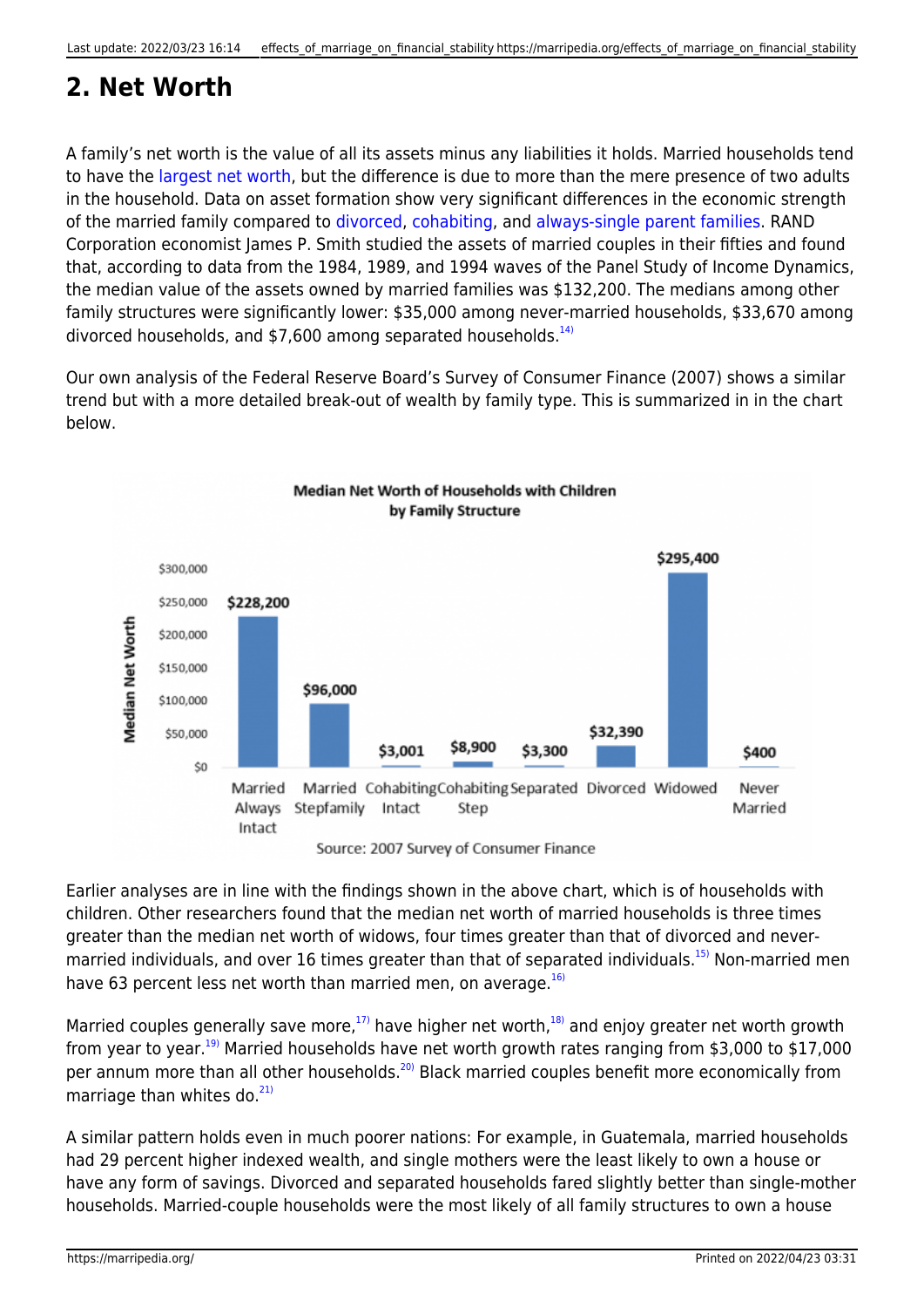and to have other investments and savings plans. $^{22}$ 

#### **3. Asset Accumulation**

Asset accumulation also occurs at much higher rates in [married,](https://marripedia.org/comparative_advantage_of_married_couples) intact families. Married households enjoyed net worth growth \$3,000-17,000 higher (over two years) than did other family structures, according to 1992-2006 data.<sup>[23\)](#page--1-0)</sup> In 2000, the median net worth of families with children under 18 was highest in always-intact families (\$120,000) and second highest in stepfamilies (\$105,360). But after stepfamilies, the net worth of other family structures experiences a massive drop-off. At the bottom of the heap are never-married parents, who had a median net worth of \$350. This "never-married" category is composed almost exclusively of single mothers, who overwhelmingly have paltry assets in terms of real estate, savings, or automobiles.<sup>[24\)](#page--1-0)</sup> That married-parent families are more likely to have received an inheritance, own a business, nonresidential real estate, a vacation home, and savings bonds—and carry less debt relative to their assets—helps to explain why they stand apart from all other family types. Their heightened capacity to accumulate wealth, therefore, enables marriedparent families not only to invest in retirement accounts and pass on greater wealth to their children but also provide needed capital to fuel economic expansion. To the degree that Americans marry less, and have fewer children, less savings are correspondingly available for capital markets.

That Americans, on average, have been saving less for decades may be related to the fact that the percentage of Americans who live in a married-based household has also declined. The ability to pass on wealth is greatest in the intact family. According to a RAND study among Americans between the ages of 51 and 61—those who are in their peak savings period—median household wealth is greatest among married-parent families. The median household wealth of married Americans (\$132,000) was in 1994 almost four times higher than never-married Americans (\$35,500) and divorced Americans  $($ \$33,670). $^{25)}$  $^{25)}$  $^{25)}$ 

Moreover, that nearly 40 percent of all children born today in the United States are [born out of](https://marripedia.org/effects_of_out-of-wedlock_births_on_society) [wedlock,](https://marripedia.org/effects_of_out-of-wedlock_births_on_society) a factor that impairs the capacity of these children to save and invest in their adulthood, suggests that the economy will suffer from the diminished capacity of a good portion of Americans to save and invest for the future. David Goldman believes the growth in the number of single-parent households in the United States has played a key role in current real-estate downturn. Given that single parents, relative to married parents, face greater difficulties qualifying for a mortgage, he claims that the rise in single-parenthood has diminished and continues to diminish the demand for housing, which drives the economy downwards. $^{26}$ 

### **4. Poverty**

Poverty<sup>[27\)](#page--1-0)</sup> is principally the problem of [non-intact family structures.](https://marripedia.org/effects_of_single_parents_on_poverty_rates) Compared to married families, six times as many [female-headed families](https://marripedia.org/effects_of_out-of-wedlock_births_on_poverty) are impoverished. There are differences in the financial wellbeing of always-single mothers and divorced mothers, but poverty and welfare needs are major problems for female-headed households.

Only 5.8 percent of married families were living in poverty in 2009, compared to 16.9 percent of male householders and 29.9 percent of female householders.<sup>[28\)](#page--1-0)</sup> Additionally, intact families are less likely than cohabiting families or single individuals to have ever participated in the Food Stamp Program<sup>[29\)](#page--1-0)</sup> (now SNAP, the Supplemental Nutrition Assistance Program).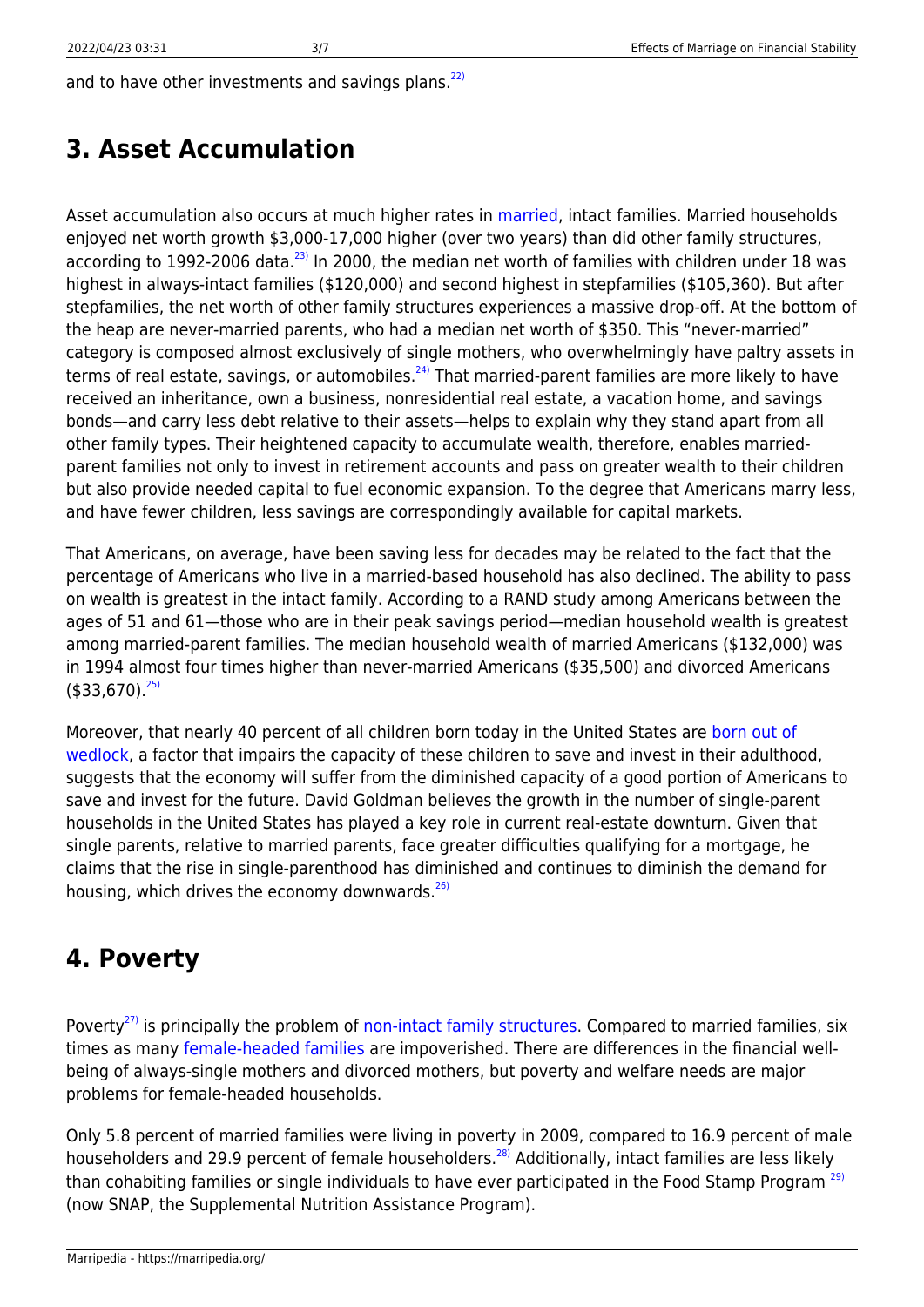# **5. Impact on Children**

Brad Wilcox, Joseph Price, and Robert Lerman found that states in the top quintile of married parenthood have a 13.2 percent lower rate of child poverty than states in the bottom quintile.<sup>[30\)](#page--1-0)</sup> They also determined that parents' marriage strongly predicts economic mobility  $31$ ) Marriage among the very poor helps them [leave poverty](https://marripedia.org/effects_of_marriage_on_child_poverty) and keep their children from entering the "low-income state."<sup>[32\)](#page--1-0)</sup>

Fifty-four percent of children born to always-married mothers whose earnings are in the top third of the income distribution will themselves (as adults) earn incomes in the top third of the income distribution. Half of children born to always-married mothers who earn incomes in the bottom third of the income distribution will themselves earn an income within that income bracket. Fifteen percent will earn an income in top third of the income distribution as adults.<sup>[33\)](#page--1-0)</sup> Patrick Fagan and Nicholas Zill have shown that family intactness has a significant effect of a range of child outcomes  $34$ )

[1\)](#page--1-0)

[4\)](#page--1-0)

Antonovics, Kate, and Robert Town, "Are All the Good Men Married? Uncovering the Sources of the Marital Wage Premium," The American Economic Review 94, no. 2 (2004): 317-321. [2\)](#page--1-0) , [3\)](#page--1-0)

Wang, Wendy and W. Bradford Wilcox, "The Millennial Success Sequence: Marriage, Kids, and the 'Success Sequence' among Young Adults", American Enterprise Institute and Institute of Family Studies (June 2017), available at

<http://www.aei.org/wp-content/uploads/2017/06/IFS-MillennialSuccessSequence-Final.pdf>.

Joseph Lupton and James P. Smith, "Marriage, Assets, and Savings," Labor and Population Program, Working Paper Series 99-12 (November 1999): 16-17. [5\)](#page--1-0)

Federal Reserve Bulletin, "Changes in U.S. Family Finances from 2004 to 2007: Evidence from the Survey of Consumer Finances," (February 2009): A5.

#### [6\)](#page--1-0) , [24\)](#page--1-0)

[7\)](#page--1-0)

[8\)](#page--1-0)

[10\)](#page--1-0)

Survey of Consumer Finance, 2001 data.

U.S. Census Bureau, Statistical Abstract of the United States (2009): Table 676.

Scott A. Hodge, "Married Couples File Less Than Half of All Tax Returns, But Pay 74 percent of All Income Taxes," Tax Foundation Fiscal Fact no. 4, March 25, 2003. [9\)](#page--1-0)

Richard W. Johnson and Melissa M. Favreault, "Economic Status in Later Life among Women Who Raised Children Outside of Marriage," Journal of Gerontology 59B, no. 6 (2004): S319. As cited in Patrick F. Fagan, Andrew J. Kidd, and Henry Potrykus, "Marriage and Economic Well-Being: The Economy of the Family Rises or Falls with Marriage," (May 2011). Available at

[http://marri.us/research/research-papers/marriage-and-economic-well-being-the-economy-of-the-famil](http://marri.us/research/research-papers/marriage-and-economic-well-being-the-economy-of-the-family-rises-or-falls-with-marriage/) [y-rises-or-falls-with-marriage/](http://marri.us/research/research-papers/marriage-and-economic-well-being-the-economy-of-the-family-rises-or-falls-with-marriage/)

Sarah Avellar and Pamela J. Smock, "The Economic Consequences of the Dissolution of Cohabiting Unions," Journal of Marriage and Family 67, no. 2 (May 2005): 315-327. As cited by The Heritage Foundation: Family Facts. Available at

<http://www.familyfacts.org/briefs/31/family-structure-and-economic-well-being>. Accessed 20 July 2011.

Phillip Cohen, "Cohabitation and the Declining Marriage Premium for Men," Work and Occupations 29, no. 3 (2002): 354. [11\)](#page--1-0)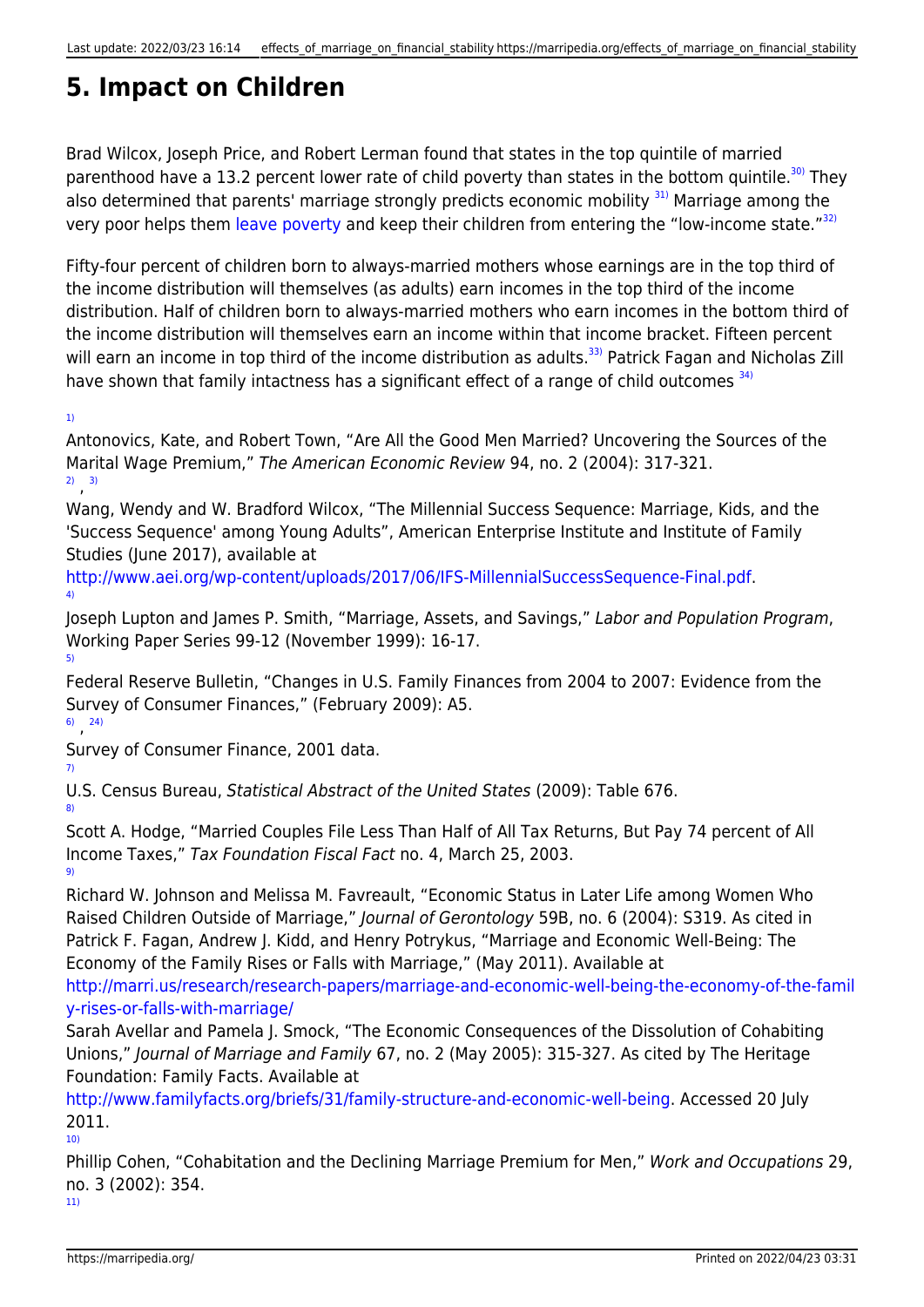George A. Akerlof, "Men Without Children," The Economic Journal 108, (1998): 287-309. As cited in Pat Fagan, Henry Potrykus, and Rob Schwarzwalder, "Our Fiscal Crisis: We Cannot Tax, Spend and Borrow Enough to Substitute for Marriage," (June 2011). Available at

[http://marri.us/research/research-papers/our-fiscal-crisis/.](http://marri.us/research/research-papers/our-fiscal-crisis/)

See also Kate Antonovics and Robert Town, "Are All the Good Men Married? Uncovering the Sources of the Marital Wage Premium," American Economic Review 94, no. 2 (2004): 317-321

Philip N. Cohen, "Cohabitation and the Declining Marriage Premium for Men," Work and Occupations 29, no. 3 (2002): 356

Daniela Casale, "The Male Marital Earnings Premium in the Context of Bridewealth Payments: Evidence from South Africa," Economic Development and Cultural Change 58, no. 2 (2010): 219 Robert F. Schoeni, "Marital Status and Earnings in Developed Countries," Journal of Population Economics 8, no. 4 (November 1995): 357. All as cited in Patrick F. Fagan, Andrew J. Kidd, and Henry Potrykus, "Marriage and Economic Well-Being: The Economy of the Family Rises or Falls with Marriage," (May 2011). Available at

[http://marri.us/research/research-papers/marriage-and-economic-well-being-the-economy-of-the-famil](http://marri.us/research/research-papers/marriage-and-economic-well-being-the-economy-of-the-family-rises-or-falls-with-marriage/) [y-rises-or-falls-with-marriage/](http://marri.us/research/research-papers/marriage-and-economic-well-being-the-economy-of-the-family-rises-or-falls-with-marriage/).

Phillip Cohen, "Cohabitation and the Declining Marriage Premium for Men," Work and Occupations 29, no. 3 (2002): 354.

Sanders Korenman and David Neumark, "Does Marriage Really Make Men More Productive?" Journal of Human Resources 26, (1990): 282-307.

Eng Seng Loh, "Productivity Differences and the Marriage Wage Premium for White Males," Journal of Human Resources 31, (1996): 566-589.

Leslie S. Stratton, "Examining the Wage Differential for Married and Cohabiting Men," Economic Inquiry 40, (2002): 199-212.

[12\)](#page--1-0)

Richard W. Johnson and Melissa M. Favreault, "Economic Status in Later Life among Women Who Raised Children Outside of Marriage," Journal of Gerontology 59B, no. 6 (2004): S321.

See also Pamela J. Smock, Wendy D. Manning, and Sanjiv Gupta, "The Effect of Marriage and Divorce on Women's Economic Well-Being," American Sociological Review 64, no. 6 (December 1999): 803. [13\)](#page--1-0)

Marianne E. Page and Ann Hugg Stevens, "Understanding Racial Differences in the Economic Costs of Growing Up in a Single-Parent Family," Demography 42, (2005): 75-90

Andrea E. Willson and Melissa A. Hardy, "Racial Disparities in Income Security for a Cohort of Aging American Women," Social Forces 80, (2002): 1283-1306

Steven L. Nock, "Marriage and Fatherhood in the Lives of African American Men," in Black Fathers in Contemporary Society, ed. O. Clayton, R. Mincy, and D. Blankenhorn (New York: Russell Sage Foundation, 2003), 30-42. As cited in Institute for American Values, "Why Marriage Matters: 26 Conclusions from the Social Sciences," 21. Available at

[http://www.americanvalues.org/pdfs/why\\_marriage\\_matters2.pdf.](http://www.americanvalues.org/pdfs/why_marriage_matters2.pdf) Accessed 1 August 2011. [14\)](#page--1-0)

Joseph Lupton and James P. Smith, "Marriage, Assets, and Savings," Labor and Population Program, Working Paper Series 99-12 (November 1999): 33. [15\)](#page--1-0)

Joseph Lupton and James P. Smith, "Marriage, Assets, and Savings," Labor and Population Program, Working Paper Series 99-12 (November 1999): 9. [16\)](#page--1-0)

Janet Wilmoth and Gregor Koso, "Does Marital History Matter? Marital Status and Wealth Outcomes among Preretirement Adults," Journal of Marriage and Family 64, no. 1 (February 2002): 261. [17\)](#page--1-0)

Joseph Lupton and James P. Smith, "Marriage, Assets, and Savings," Labor and Population Program, Working Paper Series 99-12 (November 1999): 20.

[18\)](#page--1-0)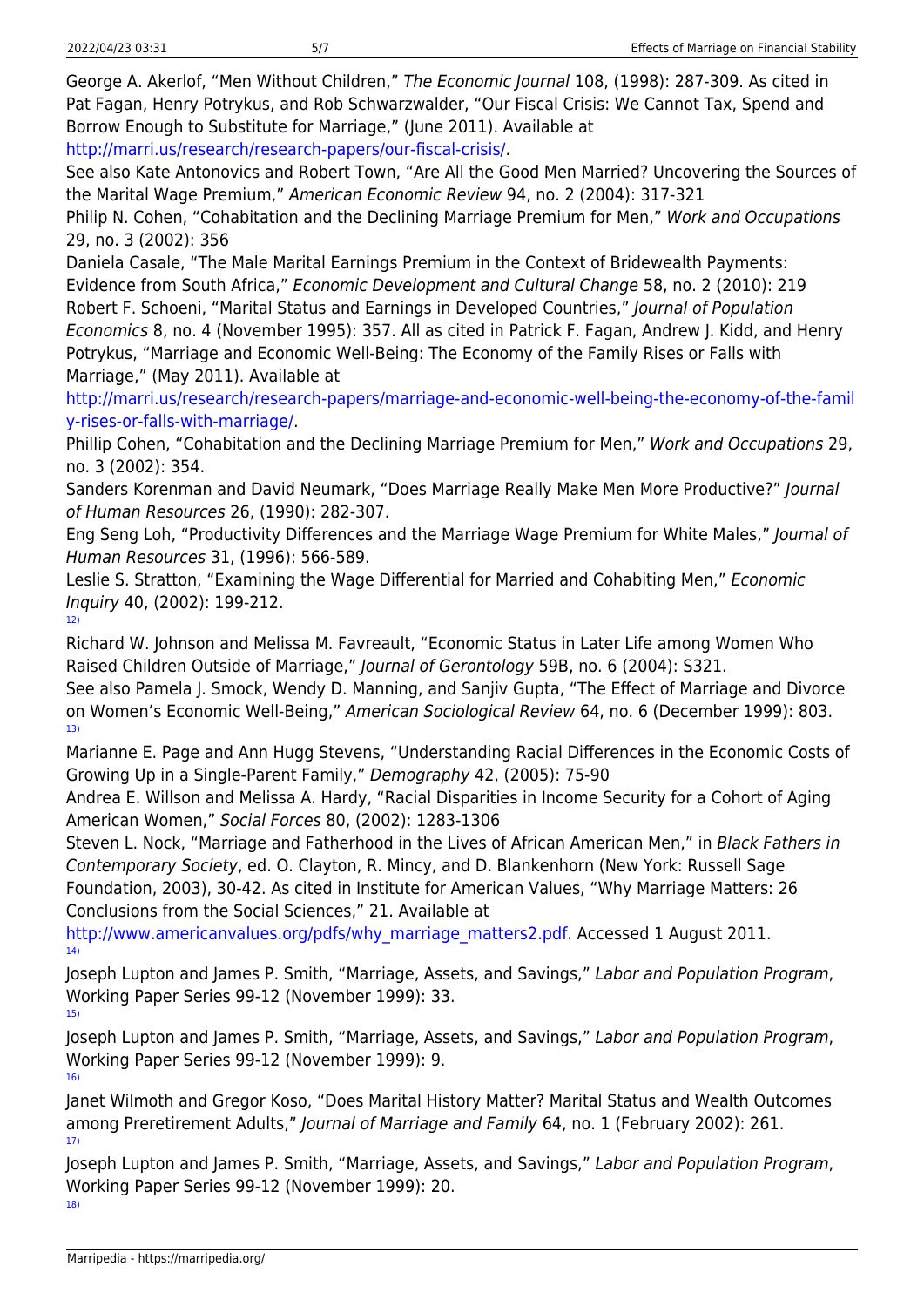Julie Zissimopoulos, "Gain and Loss: Marriage and Wealth Changes over Time," Michigan Retirement Research Center, Working Paper (January 2009): 7. [19\)](#page--1-0)

Jay L. Zagorsky, "Marriage and Divorce's Impact on Wealth," Journal of Sociology 41, no. 4 (2005): 415.

 $20$ 

Julie Zissimopoulos, "Gain and Loss: Marriage and Wealth Changes over Time," Michigan Retirement Research Center, Working Paper (Jan. 2009): 9. [21\)](#page--1-0)

Satomi Wakita, Vicki Schram Fitzsimmons, and Tim Futing Liao, "Wealth: Determinants of Savings Net Worth and Housing Net Worth of Pre-Retired Households," Journal of Family and Economic Issues 21, no. 4 (December 2000): 412.

[22\)](#page--1-0)

Maria Sophia Aguirre, "Determinants of Economic Growth, Population, and Family Wealth: The Case for Guatemala," Centro de Investigación Familia, Desarrollo y Población (FADEP) (2007): 15, 59. [23\)](#page--1-0)

Julie Zissimopoulos, "Gain and Loss: Marriage and Wealth Changes over Time," Michigan Retirement Research Center, Working Paper (January 2009): 9, 22. [25\)](#page--1-0)

J. P. Smith, "Marriage Assets and Savings," RAND Corporation, 1994.

[26\)](#page--1-0)

David P. Goldman, "Demographics and Depression,"First Things, May 2009. [27\)](#page--1-0)

The U.S. Census Bureau creates a set of poverty thresholds annually based on family composition and size, which must be worked with, despite its severe and justified critics. If a family's pre-tax income (without capital gains or welfare benefits) falls below this threshold, then the family is in poverty. [28\)](#page--1-0)

Carmen DeNavas-Walt, Bernadette D. Proctor, and Jessica C. Smith, Income, Poverty, and Health Insurance Coverage in the United States: 2007, Current Population Reports, Series P60-235, "Table B-3: Poverty Status of Families by Type of Family: 1959 to 2007" (Washington, D.C.: Bureau of the Census, 2008). Available at <http://www.census.gov/prod/2008pubs/p60-235.pdf>, 2010.  $29$ 

Daphne Hernandez and Kathleen M. Ziol-Guest, "Income Volatility and Family Structure Patterns: Association with Stability and Change in Food Stamp Program Participation," Journal of Family and Economic Issues 30, no. 4 (2009): 366. [30\)](#page--1-0)

W. Bradford Wilcox, Joseph Price, and Robert I. Lerman, "Strong Families, Prosperous States: Do Healthy Families Affect the Wealth of Nations?", The American Enterprise Institute (2015), available at <https://www.aei.org/wp-content/uploads/2015/10/IFS-HomeEconReport-2015-FinalWeb.pdf>. [31\)](#page--1-0)

W. Bradford Wilcox, Joseph Price, and Robert I. Lerman, "Strong Families, Prosperous States: Do Healthy Families Affect the Wealth of Nations?", The American Enterprise Institute (2015), available at <https://www.aei.org/wp-content/uploads/2015/10/IFS-HomeEconReport-2015-FinalWeb.pdf>.

Thomas DeLeire and Leonard M. Lopoo, Family Structure and the Economic Mobility of Children, Economic Mobility Project, (2010). Available at

http://www.economicmobility.org/assets/pdfs/Family Structure.pdf. Accessed on 14 March 2011, 11. [32\)](#page--1-0)

Garnett Picot, Myles Zyblock, and Wendy Piper, "Why do Children Move Into and Out of Low Income: Changing Labour Market Conditions or Marriage or Divorce?" Statistics Canada, Analytical Studies Branch working paper (1999): 15.

Timothy J. Biblarz and Adrian E. Raftery, "The Effects of Family Disruption on Social Mobility," American Sociological Review 58, no. 1 (February 1993): 105. [33\)](#page--1-0)

Thomas DeLeire and Leonard M. Lopoo, Family Structure and the Economic Mobility of Children,